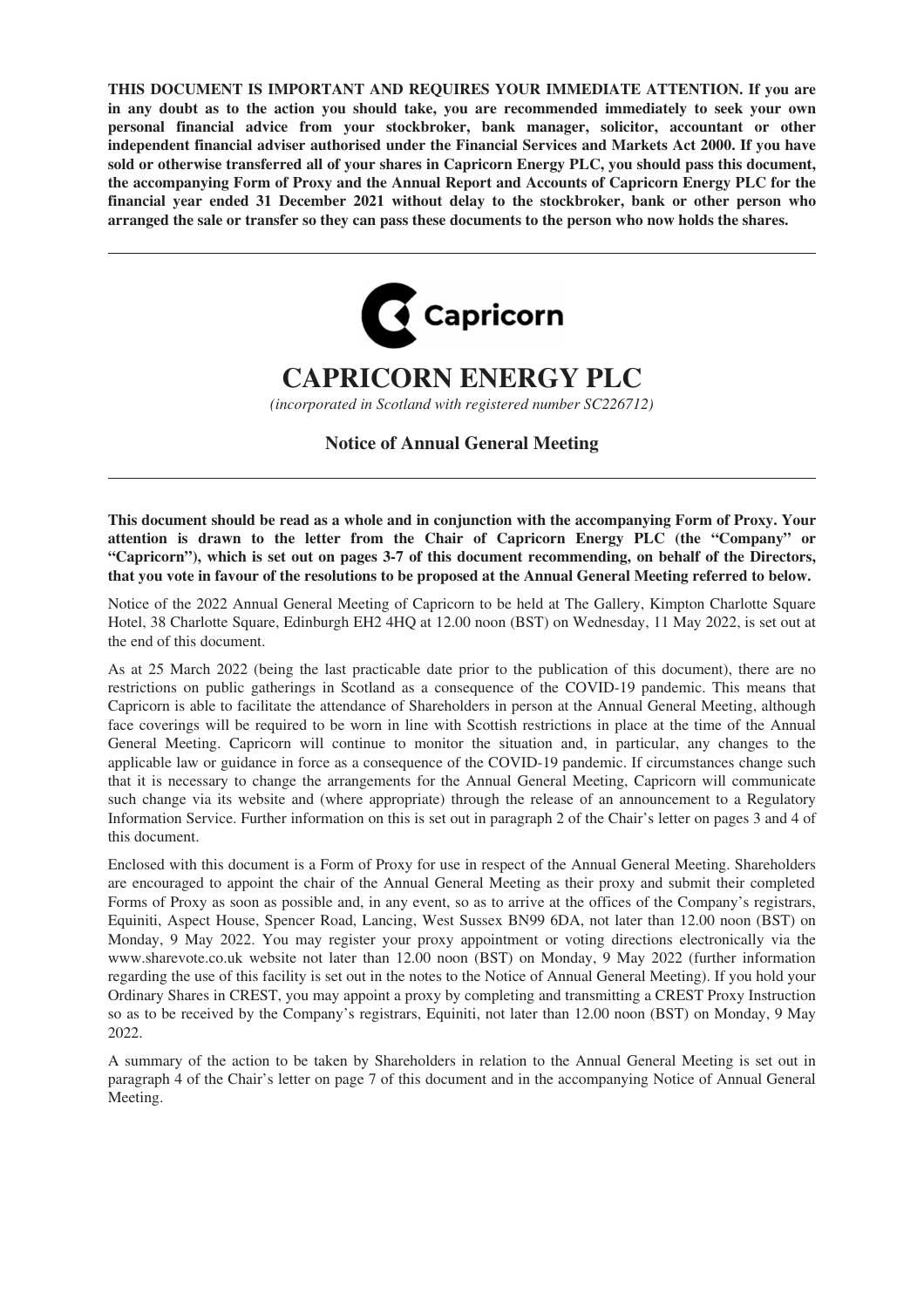## **TABLE OF CONTENTS**

|                                               | <u>Page</u> |
|-----------------------------------------------|-------------|
| Letter from the Chair of Capricorn Energy PLC |             |
| NOTICE OF ANNUAL GENERAL MEETING              |             |
|                                               |             |

 $\overline{a}$ 

# **HELPLINE**

Questions of a factual nature relating to the resolutions to be proposed at the Annual General Meeting may be directed to the Company's registrars, Equiniti, using the telephone helpline number 0371 384 2660 (for calls from within the United Kingdom) and +44 121 415 7047 (for calls from outside the United Kingdom) between 8.30 a.m. and 5.30 p.m. (BST) on any day (other than a Saturday or Sunday or public holiday) on which pound sterling deposits may be dealt in on the London inter-bank market and commercial banks are open for general business in London (a "**Business Day**"). Please note that calls to these numbers may be monitored or recorded. Calls to +44 121 415 7047 from outside the United Kingdom are charged at applicable international rates.

This helpline will not be able to provide advice on the merits of the resolutions to be proposed at the Annual General Meeting, or give personal, legal, financial or tax advice.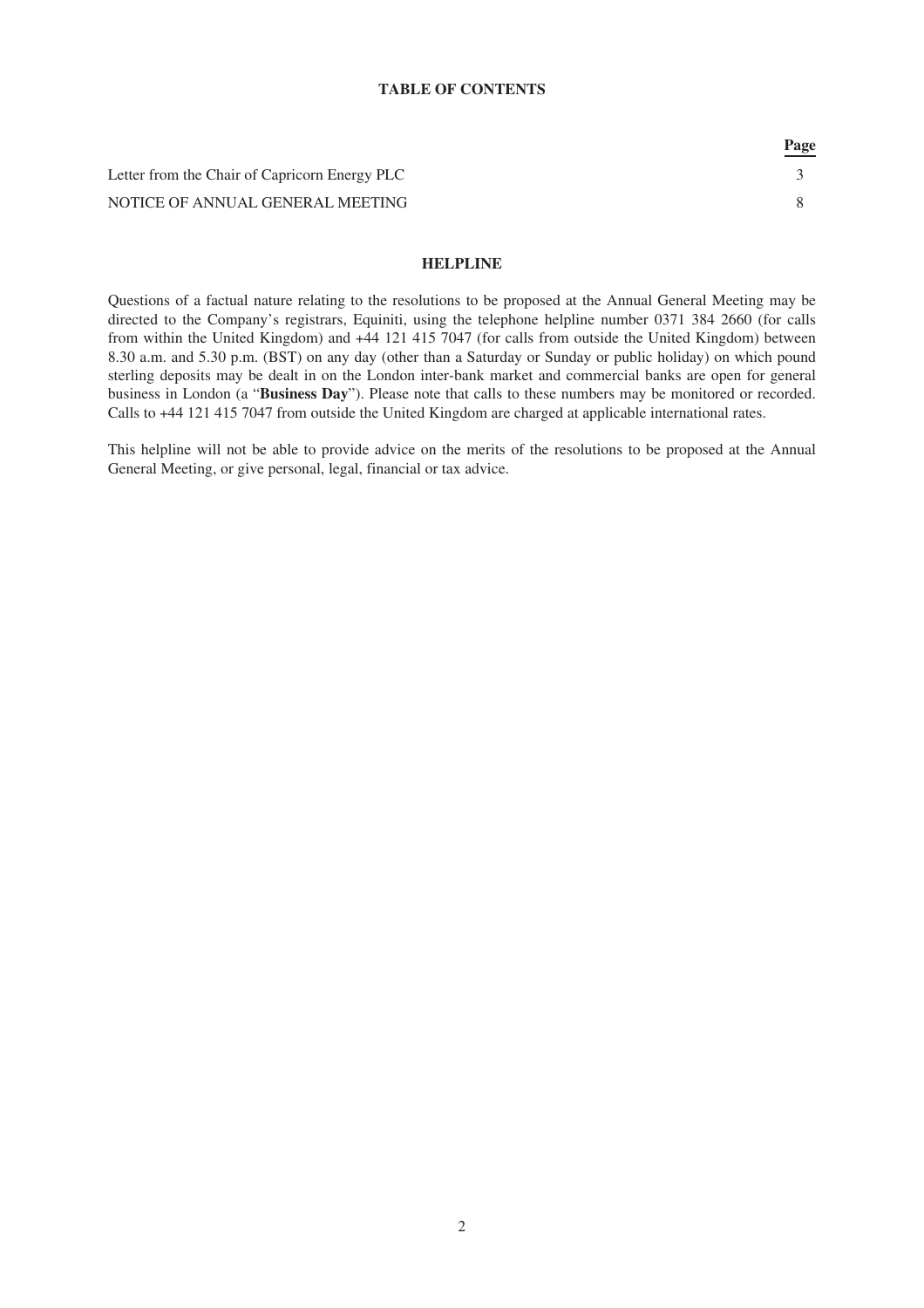## **LETTER FROM THE CHAIR OF CAPRICORN ENERGY PLC**

# **CAPRICORN ENERGY PLC**

*(Incorporated in Scotland with registered number SC226712)*

<span id="page-2-0"></span>Nicoletta Giadrossi (Non-Executive Chair) Keith Lough (Non-Executive Director) Peter Kallos (Non-Executive Director) Alison Wood (Non-Executive Director) Catherine Krajicek (Non-Executive Director) Erik B. Daugbjerg (Non-Executive Director) Simon Thomson (Chief Executive) James Smith (Chief Financial Officer)

Registered and Head Office: 50 Lothian Road Edinburgh EH3 9BY

**29 March 2022**

Dear Shareholder

#### **Notice of Annual General Meeting**

# **1. Introduction**

Please find herein details of the Company's Annual General Meeting which will be held at The Gallery, Kimpton Charlotte Square Hotel, 38 Charlotte Square, Edinburgh EH2 4HQ at 12.00 noon (BST) on Wednesday, 11 May 2022. Enclosed with this letter is a Form of Proxy for use at the Annual General Meeting.

The business to be conducted at the Annual General Meeting is set out in the Notice of Annual General Meeting at the end of this document (the "**Notice**"). You will be asked to consider and vote on the resolutions set out in the Notice. Shareholders should read the whole of this document and not just rely on the summarised information set out in this letter.

#### **2. COVID-19**

In light of the COVID-19 pandemic and the UK and Scottish legislation and government guidance currently available, there will be no restrictions on public gatherings on the date of the Annual General Meeting. As such, Capricorn is able to facilitate the attendance of Shareholders in person at the Annual General Meeting, although face coverings will be required to be worn in line with guidance in place at the time of the Annual General Meeting. Should Shareholders wish to attend the Annual General Meeting in person, they are encouraged to pre-register by sending an email to IR.Mailbox@capricornenergy.com. Shareholders are responsible for understanding and complying with any restrictions applicable to their own journey and should bear in mind that at the time of the Annual General Meeting these rules may differ between different parts of the UK.

The Company will continue to monitor the situation and, in particular, any changes to the applicable law or guidance in force as a consequence of the COVID-19 pandemic. In the unlikely event of a material change in circumstances that results in the tightening of measures or restrictions relating to travel and public gatherings before the date of the Annual General Meeting, the Company will consider if it is appropriate, safe and legally permissible to continue with the intended open Annual General Meeting with Shareholders in attendance. If this is no longer the case, an update will be given on the Annual General Meeting page of the Company's website at www.capricornenergy.com/investors/shareholder-information/agm/ and (where appropriate) by separate announcement through the regulatory news service of the London Stock Exchange. Shareholders are therefore encouraged to check Capricorn's website and the latest Scottish and UK Government guidance before finalizing their travel arrangements to attend the Annual General Meeting.

Given the unpredictability of the COVID-19 pandemic, Shareholders are encouraged to appoint the chair of the Annual General Meeting as their proxy and submit their completed Form of Proxy as soon as possible and, in any event, so as to arrive at the offices of the Company's registrars, Equiniti, Aspect House, Spencer Road, Lancing, West Sussex BN99 6DA, not later than 12.00 noon (BST) on Monday, 9 May 2022.

You may register your proxy appointment or voting directions electronically via the www.sharevote.co.uk website not later than 12.00 noon (BST) on Monday, 9 May 2022 (further information regarding the use of this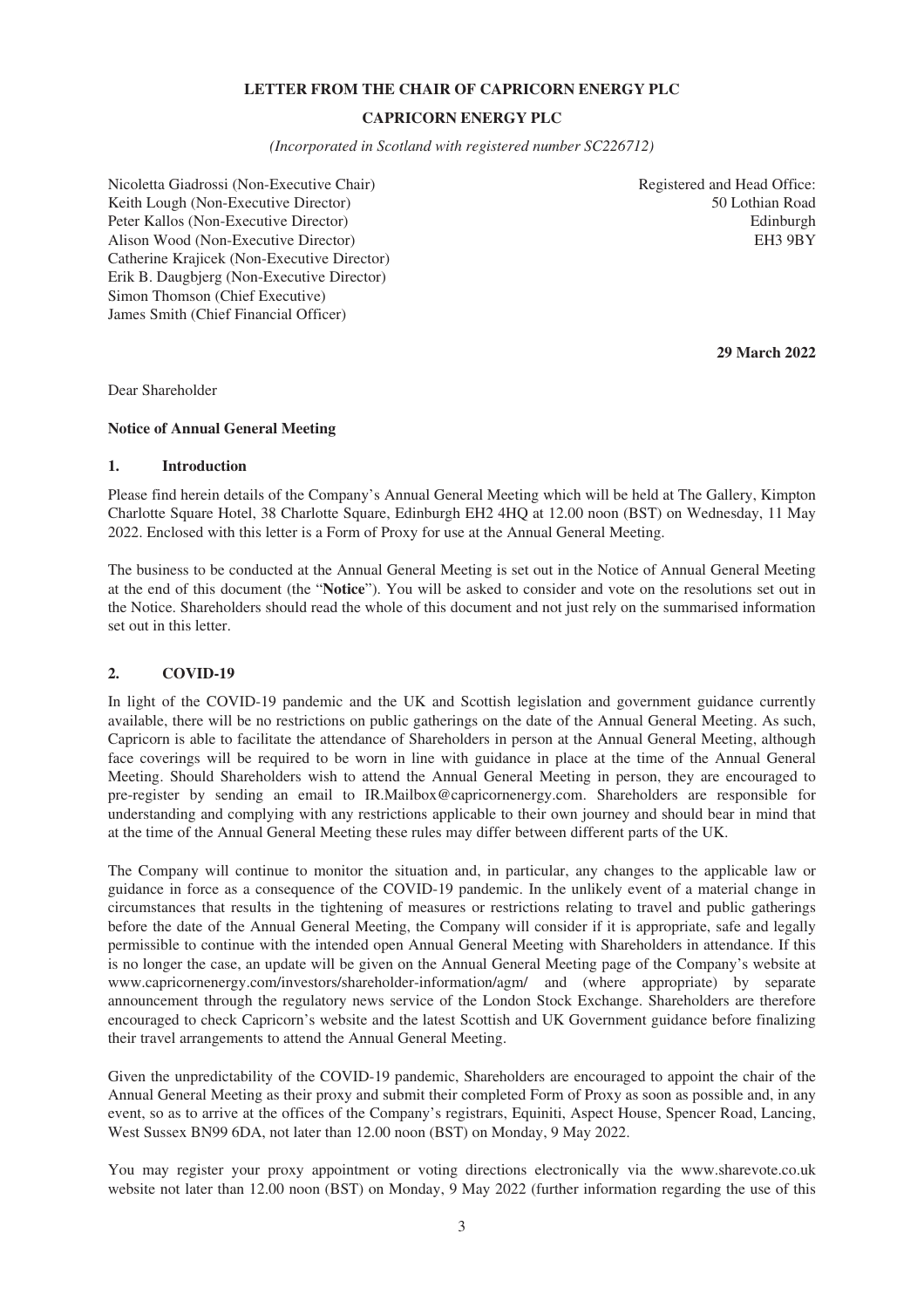facility is set out in the notes to the Notice of Annual General Meeting). If you hold your Ordinary Shares in CREST, you may appoint a proxy by completing and transmitting a CREST Proxy Instruction so as to be received by the Company's registrars, Equiniti, not later than 12.00 noon (BST) on Monday, 9 May 2022. We encourage Shareholders to submit their vote electronically where possible. If you do require a copy of the Form of Proxy, this can be downloaded on the Company website at www.capricornenergy.com/investors/shareholderinformation/agm/, where you will also find instructions for completion of that Form. Further instructions on voting by proxy are set out in this Notice of Annual General Meeting.

As was the case last year, the presentation will be made available on the Company's website at www.capricornenergy.com/investors/shareholder-information/agm/ following the closure of the meeting. The voting results on the resolutions put to the Annual General Meeting shall be announced to the market and uploaded onto the Company's website following the closure of the Annual General Meeting.

If Shareholders have any questions for the Board in advance of the Annual General Meeting, these can be sent by e-mail to IR.Mailbox@capricornenergy.com. The Board will endeavour to answer key themes of these questions on the Company's website as soon as practical.

## **3. Summary explanation of the resolutions to be proposed at the Annual General Meeting**

There are 17 resolutions to be proposed at the Annual General Meeting. Resolutions  $1 - 13$ , inclusive, are to be proposed as ordinary resolutions and accordingly will be passed if more than 50% of the votes cast are in favour. Resolutions 14 – 17, inclusive, are to be proposed as special resolutions and accordingly will be passed if at least 75% of the votes cast are in favour. The main terms of the resolutions are summarised below.

## *Resolution(s) Explanation*

- 1 Resolution 1 proposes the approval of the Company's accounts, the Directors' report and the auditor's report for the year ended 31 December 2021, which the Directors must lay before the Shareholders in a general meeting.
- 2 Listed companies are required to prepare a directors' remuneration report and put a resolution to approve the report to the Shareholders at an annual general meeting. A copy of the Directors' Remuneration Report is set out on pages 106 – 139 (inclusive) of the 2021 Annual Report and Accounts and resolution 2 seeks approval of the report. In accordance with the Companies Act 2006, the vote on this resolution is advisory and no Director's remuneration is conditional upon the passing of this resolution. The Directors' remuneration policy, which is set out in the Directors' Remuneration Report, was approved at the Company's 2020 Annual General Meeting and remains unchanged. Accordingly, the Company is not required to propose the approval of the Directors' remuneration policy to Shareholders by way of binding vote at the forthcoming Annual General Meeting. In the absence of any changes to the Directors' remuneration policy in the meantime, the Company next expects to put the policy to a binding vote of Shareholders at the 2023 Annual General Meeting.
- 3 The Company is required to appoint an auditor at each general meeting at which accounts are laid before Shareholders, to hold office until the end of the next such meeting. PricewaterhouseCoopers LLP have expressed their willingness to continue as auditor and this resolution proposes their re-appointment as the Company's auditor.
- 4 Resolution 4 seeks authority for the Directors to determine the auditor's remuneration.
- 5 to 12 In accordance with the UK Corporate Governance Code 2018, which provides for all directors of companies with a premium listing to be subject to annual re-election, Nicoletta Giadrossi, Keith Lough, Peter Kallos, Alison Wood, Catherine Krajicek, Erik B. Daugbjerg, Simon Thomson and James Smith will, being eligible, offer themselves for re-election as directors at the Annual General Meeting. These resolutions seek such re-elections.

The Directors' biographies are set out on page 79 of the 2021 Annual Report and Accounts. The Articles of Association provide that directors can be appointed by the Company, by ordinary resolution or by the Board. The Nomination Committee makes recommendations to the Board on the appointment and replacement of directors. Further details of the rules governing the appointment and replacement of directors are set out in the Corporate Governance Statement on pages 84-95 (inclusive) of the 2021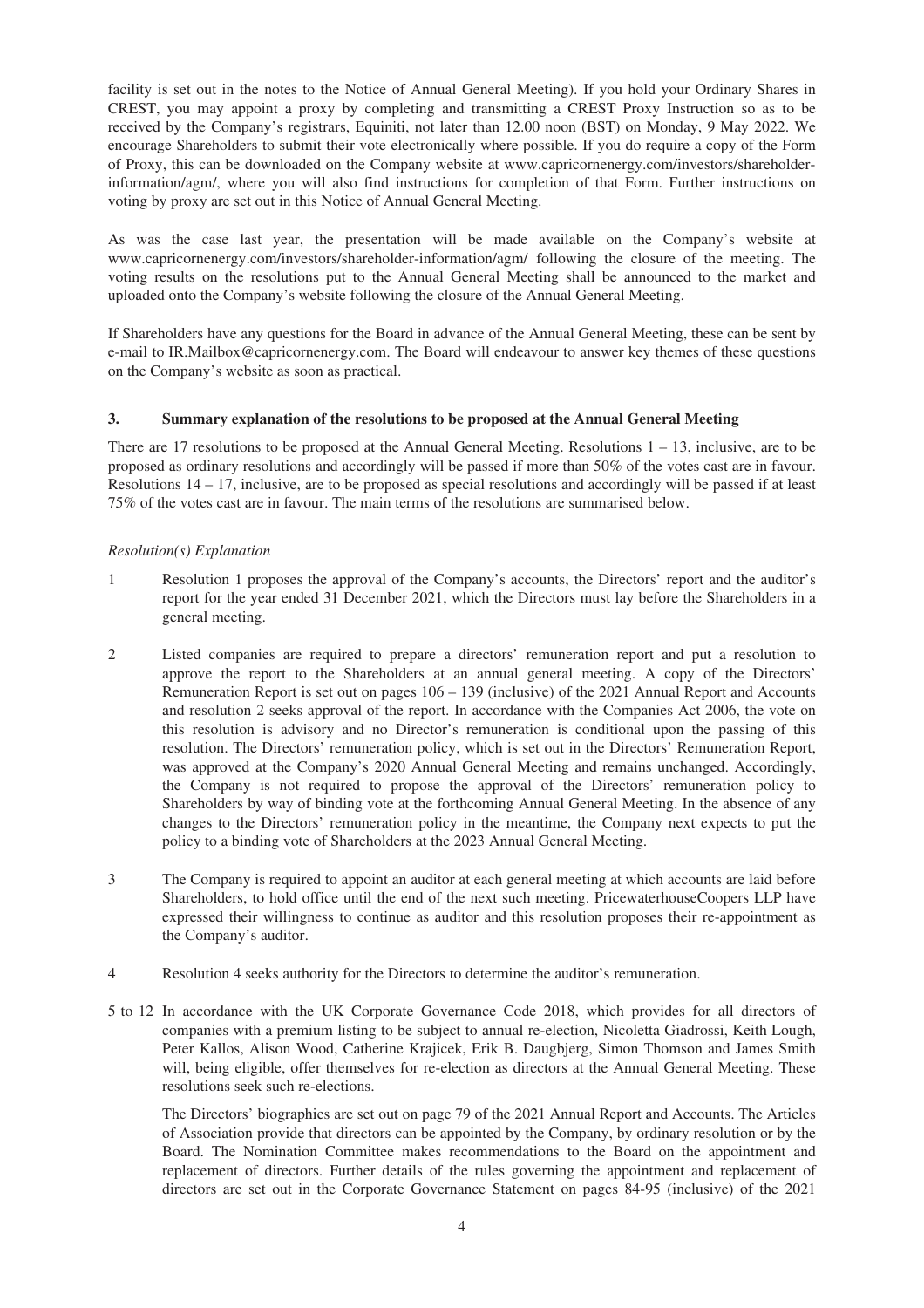Annual Report and Accounts and in the Articles of Association. An explanation of the performance evaluation procedure carried out by the Company is also contained in the Corporate Governance Statement, on pages 86 – 87 of the 2021 Annual Report and Accounts.

13 Resolution 13 seeks to renew the Directors' power to allot shares. Section 551 of the Companies Act 2006 provides that the Directors may not allot new shares (other than pursuant to employee share schemes) without Shareholder approval. It proposes that authority be granted in substitution for the existing authority to allot securities up to a maximum amount of  $\text{\pounds}2,668,203.19$ , representing approximately 33.33% of the Company's total issued ordinary share capital (excluding treasury shares) as at 25 March 2022, being the latest practicable date prior to publication of this document.

Following share capital management guidelines issued by the Investment Association in July 2016, the Company is seeking an additional authority to allot securities in connection with a pre-emptive rights issue up to a maximum amount of £2,668,203.19, representing approximately 33.33% of the Company's total issued ordinary share capital (excluding treasury shares) as at 25 March 2022, being the latest practicable date prior to publication of this document. The benefit to the Company of obtaining such authority on an annual basis is that it would allow the Company to implement a rights issue of up to approximately 66.66% of the issued ordinary share capital without the need to call an additional general meeting. This would shorten the implementation timetable of such a rights issue.

The Directors consider that the authorities sought pursuant to resolution 13 are desirable to allow the Company to retain flexibility, although they have no present intention of exercising these authorities. The authorities will expire on 30 June 2023 or, if earlier, at the end of the next annual general meeting of the Company to be held in 2023.

As at 25 March 2022, being the latest practicable date prior to publication of this document, the Company did not hold any shares in treasury.

14 and Resolutions 14 and 15 are to approve the disapplication of pre-emption rights. Section 561(1) of the 15 Companies Act 2006 provides that if the Directors wish to allot any equity securities, or sell any treasury shares (if it holds any), for cash, they must first offer them to existing Shareholders in proportion to their existing shareholdings. Section 561 does not apply to allotments of equity securities made in connection with an employee share scheme.

In accordance with the Pre-Emption Group's Monitoring Report issued in May 2017, two separate resolutions are being proposed in connection with the disapplication of pre-emption rights.

The first, resolution 14, seeks to give the Directors power to allot equity securities or sell treasury shares for cash as if section 561(1) of the Companies Act 2006 did not apply, in connection with rights issues, open offers and other pre-emptive offers pursuant to the authority granted by resolution 13, and otherwise up to a total amount of £400,270.51, representing approximately 5% of the Company's total issued ordinary share capital as at 25 March 2022, being the latest practicable date prior to publication of this document.

The second, resolution 15, is being proposed to give the Directors further power to allot equity securities or sell treasury shares for cash as if section 561(1) of the Companies Act 2006 did not apply, for transactions which the board determines to be an acquisition or specified capital investment defined by the Pre-Emption Group's Statement of Principles, up to a further total amount of £400,270.51 representing approximately 5% of the company's total issued ordinary share capital as at 25 March 2022, being the latest practicable date prior to publication of this document.

In accordance with the Pre-Emption Group's Statement of Principles, the Directors confirm that, to the extent that this latter part of the authority is used for an issue of shares representing more than 5% of the Company's issued share capital at that date, the Directors intend that such authority will be used only in connection with an acquisition or specified capital investment that is announced contemporaneously with the issue, or that has taken place in the preceding six-month period and is disclosed in the announcement of the issue. This power is being sought in order to give the Company the flexibility to raise funds in the future should it choose to do so. The Directors confirm, in accordance with the Pre-Emption Group's Statement of Principles, that they do not intend to issue ordinary shares for cash representing more than 7.5% of the Company's issued ordinary share capital in any rolling three-year period other than to existing Shareholders, save as permitted in connection with an acquisition or specified capital investment as described above, without prior consultation with Shareholders.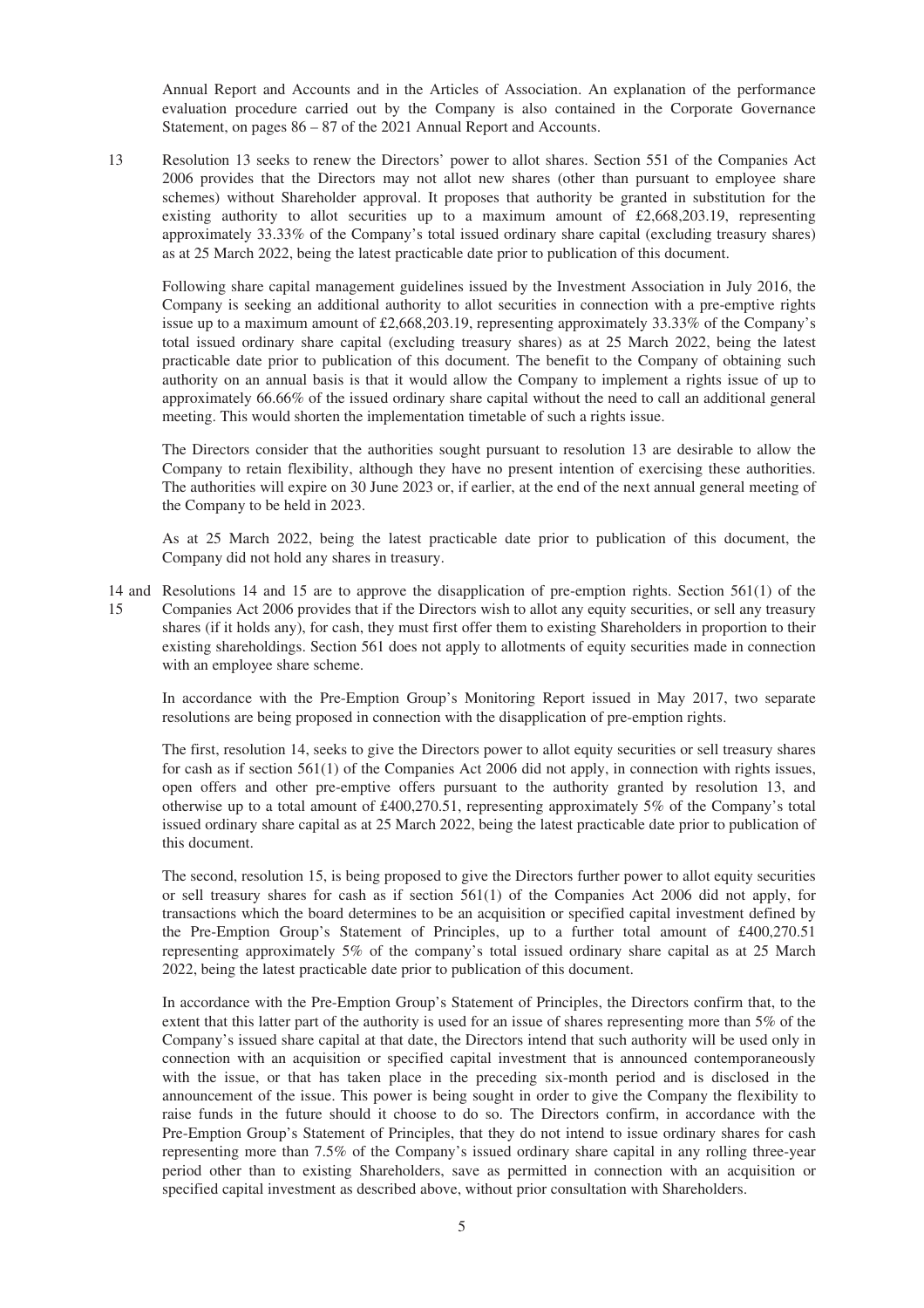The power conferred by resolutions 14 and 15 will expire at the same time as the authority conferred by resolution 13, unless previously revoked, varied or extended by the Company in general meeting.

16 If passed, resolution 16 will authorise the Company to make market purchases of its own Ordinary Shares. Ordinary Shares repurchased by the Company pursuant to such authority may be cancelled or held in treasury and then either sold (in whole or in part) for cash or cancelled (in whole or in part). No dividends will be paid on treasury shares and no voting rights attach to them.

As previously announced, following the resolution of the India tax dispute, the Company intends to return up to US\$700 million to Shareholders, up to US\$500 million of which by way of tender offer (expected to conclude in early April) and a subsequent up to US\$200 million by way of ongoing share repurchase programme. In order to facilitate this ongoing buyback programme, it is proposed that the maximum aggregate number of Ordinary Shares that may be purchased pursuant to the authority shall be 14.99% of the issued ordinary share capital of the Company as at 25 March 2022 (being the latest practicable date prior to the publishing of this document), being 74,286,393 Ordinary Shares. The maximum price which may be paid for an Ordinary Share pursuant to this resolution (exclusive of expenses) shall be the higher of (i) an amount equal to 105% of the average of the middle market quotations for the Company's Ordinary Shares for the five Business Days immediately preceding the date of purchase and (ii) the higher of the price of the last independent trade of an Ordinary Share and the highest current independent bid for an Ordinary Share on the trading venues where the purchase is carried out. The minimum price that may be paid for an Ordinary Share pursuant to this resolution (exclusive of expenses) shall be 21/13 pence, being the nominal value of an Ordinary Share.

This authority, if conferred, will only be exercised if the Directors consider that any purchase would be in the best interests of Shareholders generally, and normally only if it would result in an increase in earnings per share of the ordinary share capital in issue after the purchase.

This authority will expire on the earlier of 30 June 2023 or the conclusion of the annual general meeting of the Company to be held in 2023, unless previously revoked, varied or renewed by the Company in a general meeting. The Directors intend to seek renewal of this authority at subsequent annual general meetings.

As at 25 March 2022 (being the latest practicable date prior to the publishing of this document), options to subscribe for shares were outstanding over an aggregate of 1,552,453 Ordinary Shares (representing approximately 0.31% of the issued ordinary share capital of the Company as at 25 March 2022). If the new authority was granted at the Annual General Meeting and was then utilised in full, the options outstanding at 25 March 2022 would represent approximately 0.37% of the issued share capital of the Company.

17 Under the Companies Act 2006, the notice period required for general meetings of the Company is 21 clear days unless Shareholders approve a shorter notice period, which cannot however be less than 14 clear days. Annual general meetings must be held on at least 21 clear days' notice.

At the Company's annual general meeting in 2021, Shareholders authorised the calling of general meetings other than annual general meetings on not less than 14 clear days' notice. The Directors believe that it is appropriate for the Company to retain the flexibility of being able to call a general meeting on 14 clear days' notice and in order to preserve this ability, resolution 17 seeks such approval. The flexibility offered by this resolution will be used where, taking into account all the circumstances, the Directors consider this appropriate in relation to the business to be considered at the meeting. The approval will be effective until the Company's next annual general meeting in 2023, when it is intended that a similar resolution will be proposed.

As referred to above, the Company is in the process of undertaking a tender offer to return up to US\$500million to Shareholders. The issued share capital of the Company following the completion of that tender offer process is not yet known. Whilst the number and nominal values of shares referred to in resolutions 13 to 16 have been calculated by reference to the issued share capital of the Company as at 25 March 2022 (being the latest practicable date prior to the publishing this document), it is the Company's intention to restrict the exercise of the authorities and power afforded by those resolutions to such number or nominal values of shares (as applicable) as represent the relevant percentage proportions (as noted in the summaries of those resolutions above) of the issued share capital of the Company immediately following the close of the tender offer and corresponding share cancellation.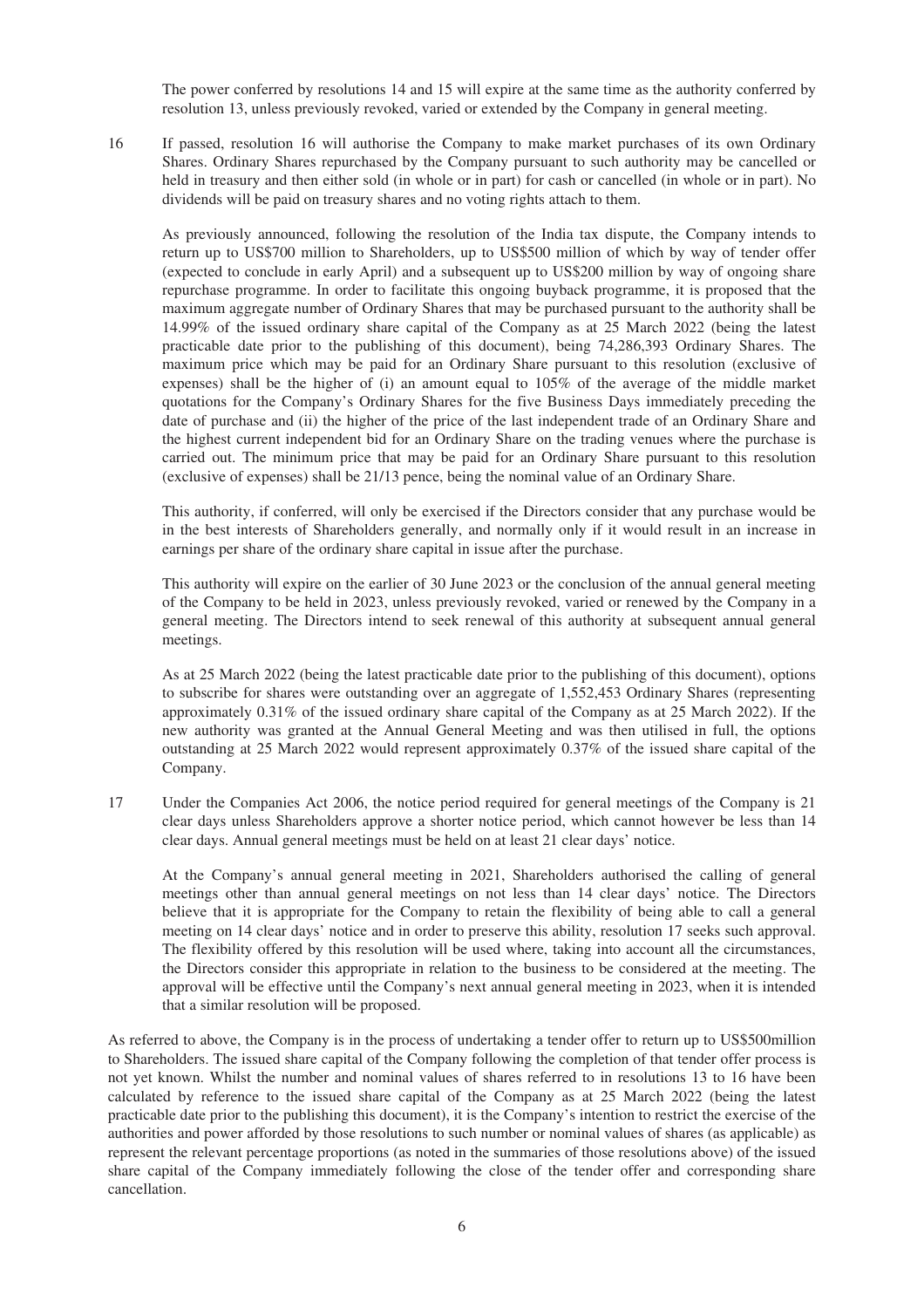# **4. Action to be taken**

Enclosed with this document is a Form of Proxy for use in respect of the Annual General Meeting. You are requested to complete, sign and return the Form of Proxy as soon as possible, and in any event, so as to arrive at the offices of the Company's registrars, Equiniti, Aspect House, Spencer Road, Lancing, West Sussex BN99 6DA, not later than 12.00 noon (BST) on Monday, 9 May 2022, being 48 hours before the time appointed for the meeting (excluding any part of any day that is not a working day). Alternatively, you may register your proxy appointment or voting directions electronically via the www.sharevote.co.uk website not later than 12.00 noon (BST) on Monday, 9 May 2022. Further information regarding the use of this facility is set out in the notes to the Notice. If you hold your Ordinary Shares in CREST, you may appoint a proxy by completing and transmitting a CREST Proxy Instruction so as to be received by the Company's registrars, Equiniti, by no later than 12.00 noon (BST) on Monday, 9 May 2022.

If you have any queries in relation to the Form of Proxy you may call the Shareholder helpline on 0371 384 2660 (for calls from within the United Kingdom) and +44 121 415 7047 (for calls from outside the United Kingdom) between 8.30 a.m. and 5.30 p.m. (BST) on any Business Day. Please note that calls to these numbers may be monitored or recorded. Calls to +44 121 415 7047 from outside the United Kingdom are charged at applicable international rates.

Please note that the Shareholder helpline will not provide advice on the merits of the resolutions to be proposed at the Annual General Meeting, or give any personal, legal, financial or tax advice.

# **5. Recommendation**

The Board is of the opinion that the resolutions to be proposed at the Annual General Meeting are in the best interests of Shareholders as a whole. Accordingly, the Board unanimously recommends that you vote in favour of the resolutions, as the Directors intend to do in respect of their own beneficial holdings amounting in aggregate to 1,187,044 Ordinary Shares representing approximately 0.240% of the current issued ordinary share capital of Capricorn as at 25 March 2022 (being the latest practicable date prior to the publication of this document).

Yours faithfully,

Nicoletta Giadrossi *Chair*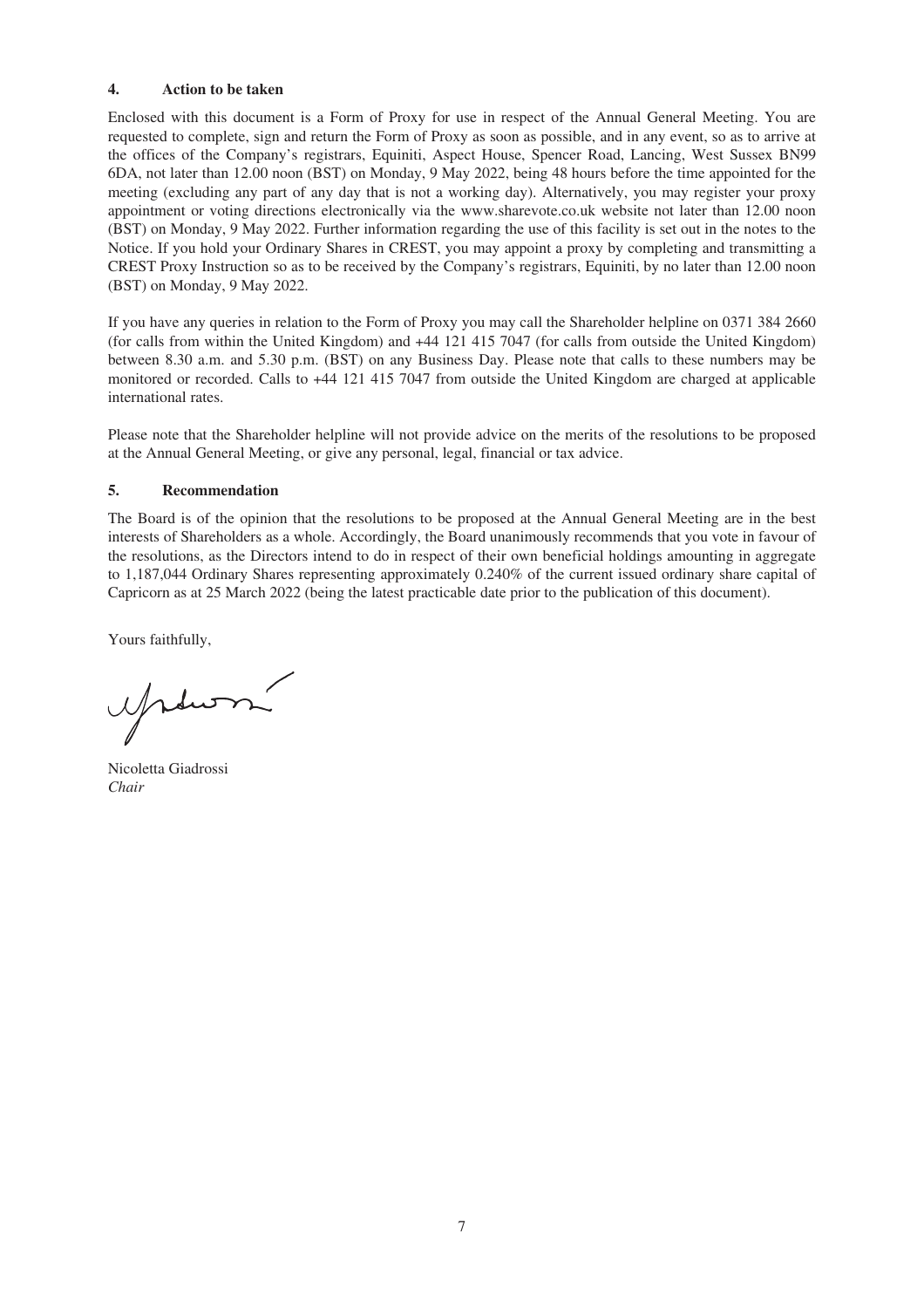## **CAPRICORN ENERGY PLC**

#### *(Incorporated in Scotland with registered number SC226712)*

#### **NOTICE OF ANNUAL GENERAL MEETING**

<span id="page-7-0"></span>NOTICE IS HEREBY GIVEN that the Annual General Meeting (the "**Meeting**") of Capricorn Energy PLC (the "**Company**") will be at The Gallery, Kimpton Charlotte Square Hotel, 38 Charlotte Square, Edinburgh EH2 4HQ at 12.00 noon (BST) on Wednesday, 11 May 2022 for the following purposes of considering and, if thought fit, passing the following resolutions, of which resolutions 1 to 13 (inclusive) will be proposed as ordinary resolutions and resolutions 14 to 17 (inclusive) will be proposed as special resolutions:

- 1) That the Company's annual report and accounts for the year ended 31 December 2021, including the directors' report and the auditor's report on the accounts, be received.
- 2) That the directors' remuneration report contained within the Company's annual report and accounts for the year ended 31 December 2021 be approved.
- 3) That PricewaterhouseCoopers LLP be re**-**appointed as auditor of the Company.
- 4) That the directors be authorised to determine the auditor's remuneration.
- 5) That Nicoletta Giadrossi be re-elected as a director.
- 6) That Keith Lough be re-elected as a director.
- 7) That Peter Kallos be re-elected as a director.
- 8) That Alison Wood be re-elected as a director.
- 9) That Catherine Krajicek be re-elected as a director.
- 10) That Erik B. Daugbjerg be re-elected as a director.
- 11) That Simon Thomson be re-elected as a director.
- 12) That James Smith be re-elected as a director.
- 13) That:
	- (a) the directors of the Company (the "**Directors**") be generally and unconditionally authorised to allot shares in the Company, or to grant rights to subscribe for or to convert any security into shares in the Company, up to a maximum nominal amount of £2,668,203.19;
	- (b) in addition to the authority contained in sub-paragraph (a) of this resolution, the Directors be authorised to allot shares in the Company, or to grant rights to subscribe for or to convert any security into shares in the Company, comprising equity securities (within the meaning of section 560(1) of the Companies Act 2006 (as amended) (the "**Act**")) up to a maximum nominal amount of £2,668,203.19 in connection with a Pre-Emptive Offer undertaken by means of a rights issue;
	- (c) the authorities given by this resolution:
		- (i) are given pursuant to section 551 of the Act and shall be in substitution for all pre-existing authorities under that section; and
		- (ii) unless renewed, revoked or varied in accordance with the Act, shall expire on 30 June 2023 or, if earlier, at the end of the next annual general meeting of the Company to be held in 2023, save that the Company may before such expiry make an offer or agreement which would or might require the allotment of shares in the Company, or the grant of rights to subscribe for or to convert any security into shares in the Company, after such expiry; and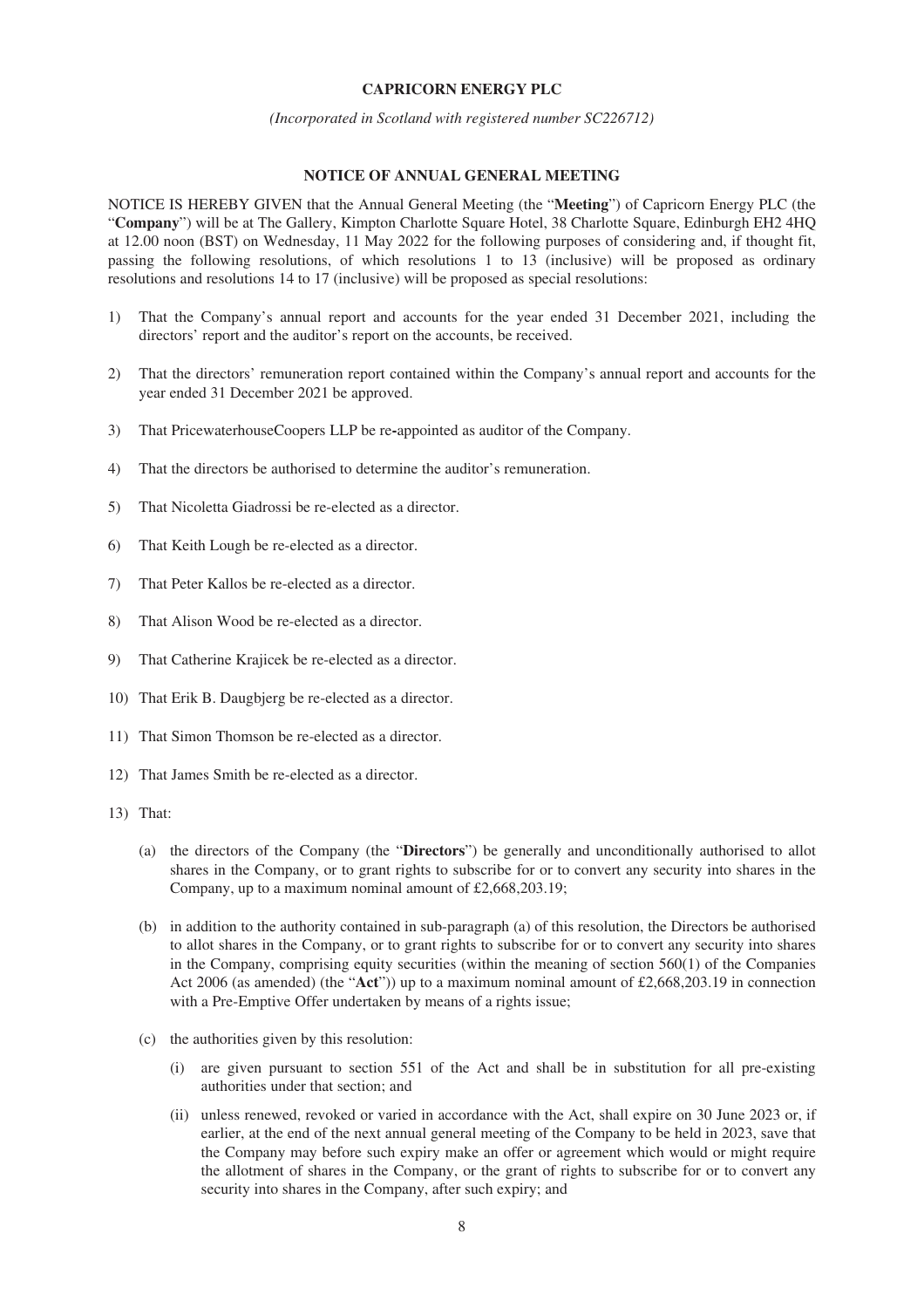- (d) for the purpose of this resolution, "**Pre-Emptive Offer**" means an offer of equity securities to:
	- (i) holders of ordinary shares (other than the Company) on a fixed record date in proportion to their respective holdings of such shares; and
	- (ii) other persons entitled to participate in such offer by virtue of, and in accordance with, the rights attaching to any other equity securities held by them,

in each case, subject to such exclusions or other arrangements as the Directors may deem necessary or appropriate in relation to fractional entitlements, legal, regulatory or practical problems under the laws or the requirements of any regulatory body or stock exchange of any territory or otherwise.

## 14) That:

- (a) subject to the passing of resolution 13 set out in the notice of Annual General Meeting dated 29 March 2022 (the "**Allotment Authority**"), the directors of the Company be given power pursuant to section 570 of the Companies Act 2006 (as amended) (the "**Act**") to allot equity securities (within the meaning of section 560(1) of the Act) for cash pursuant to the Allotment Authority, and to sell treasury shares wholly for cash, as if section 561(1) of the Act did not apply to any such allotment or sale, provided that such power shall be limited to the allotment of equity securities or the sale of treasury shares:
	- (i) in the case of paragraph (a) of the Allotment Authority:
		- (a) in connection with a Pre-Emptive Offer (as defined in the Allotment Authority); or
		- (b) otherwise than in connection with a Pre-Emptive Offer, up to a maximum nominal amount of £400,270.51;
	- (ii) in the case of paragraph (b) of the Allotment Authority, in connection with a Pre-Emptive Offer undertaken by means of a rights issue; and
- (b) the power given by this resolution:
	- (i) shall be in substitution for all pre-existing powers under section 570 of the Act; and
	- (ii) unless renewed in accordance with the Act, shall expire at the same time as the Allotment Authority, save that the Company may before such expiry make an offer or agreement which would or might require equity securities to be allotted, or treasury shares to be sold, after such expiry.
- 15) That:
	- (a) subject to the passing of resolution 13 set out in the notice of Annual General Meeting dated 29 March 2022 (the "**Allotment Authority**"), the directors of the Company be given power pursuant to section 570 of the Companies Act 2006 (as amended) (the "**Act**"), in addition to any authority granted or power given under resolution 14 of the notice of Annual General Meeting dated 29 March 2022, to allot equity securities (within the meaning of section 560(1) of the Act) for cash pursuant to the Allotment Authority, and to sell treasury shares wholly for cash, as if section 561(1) of the Act did not apply to any such allotment or sale, provided that such power shall be:
		- (i) limited to the allotment of equity securities or the sale of treasury shares up to a maximum nominal amount of £400,270.51; and
		- (ii) used only for the purposes of financing (or refinancing, if the authority is to be used within six months of the original transaction) a transaction which the directors of the Company determine to be an acquisition of other capital investment of a kind contemplated by the Statement of Principles on Disapplying Pre-Emption Rights most recently published by the Pre-Emption Group prior to the date of this notice; and
	- (b) the power given by this resolution shall expire at the same time as the Allotment Authority, save that the Company may before such expiry make an offer or agreement which would or might require equity securities to be allotted or treasury shares to be sold after such expiry and the Directors may allot equity securities and sell treasury shares under any such offer or agreement as if the power conferred by this resolution had not expired.
- 16) That, in substitution for any existing authority, the Company be generally and unconditionally authorised for the purposes of section 701 of the Companies Act 2006 (as amended) (the "**Act**"), to make market purchases (within the meaning of section 693 of the Act) of fully-paid ordinary shares of 21/13 pence each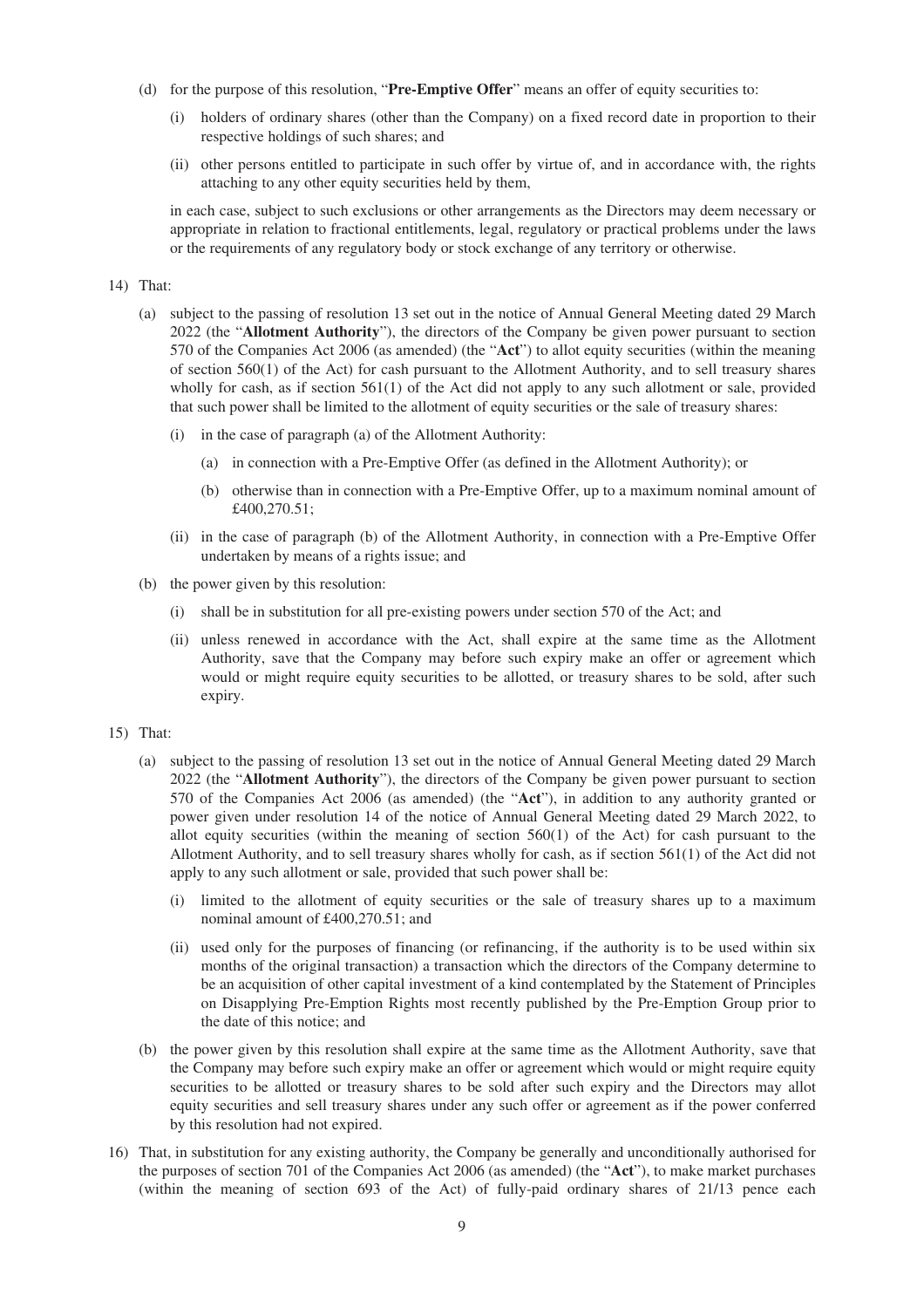("**Ordinary Shares**") on such terms and in such manner as the directors of the Company may decide provided that:

- (i) the maximum number of Ordinary Shares that may be purchased by the Company pursuant to this authority is 74,286,393 (representing 14.99% of the Company's issued ordinary share capital at 25 March 2022);
- (ii) the minimum price (exclusive of expenses) which may be paid for any such Ordinary Share shall not be less than the nominal value of that share at the time of purchase;
- (iii) the maximum price (exclusive of expenses) which may be paid for any Ordinary Share purchased pursuant to this authority is an amount equal to the higher of (a) an amount equal to 105% of the average of the middle market prices shown in the quotations for the Company's Ordinary Shares in the London Stock Exchange Daily Official List for the five business days immediately preceding the day on which that Ordinary Share is contracted to be purchased; and (b) an amount equal to the higher of the price of the last independent trade of an Ordinary Share and the highest current independent bid for an Ordinary Share on the trading venues where the purchase is carried out; and
- (iv) unless previously varied, revoked or renewed, the authority conferred by this resolution shall expire on the earlier of 30 June 2023 or at the end of the next annual general meeting of the Company to be held in 2023, but the Company may make a contract to purchase Ordinary Shares under this authority before its expiry which will or may be completed wholly or partly after the expiry of this authority, and may complete such a purchase as if this authority had not expired.
- 17) That a general meeting other than an annual general meeting may be called on not less than 14 clear days' notice, provided that this authority shall expire at the end of the next annual general meeting of the Company to be held in 2023.

**By Order of the Board** Anne McSherry Company Secretary 50 Lothian Road Edinburgh EH3 9BY

29 March 2022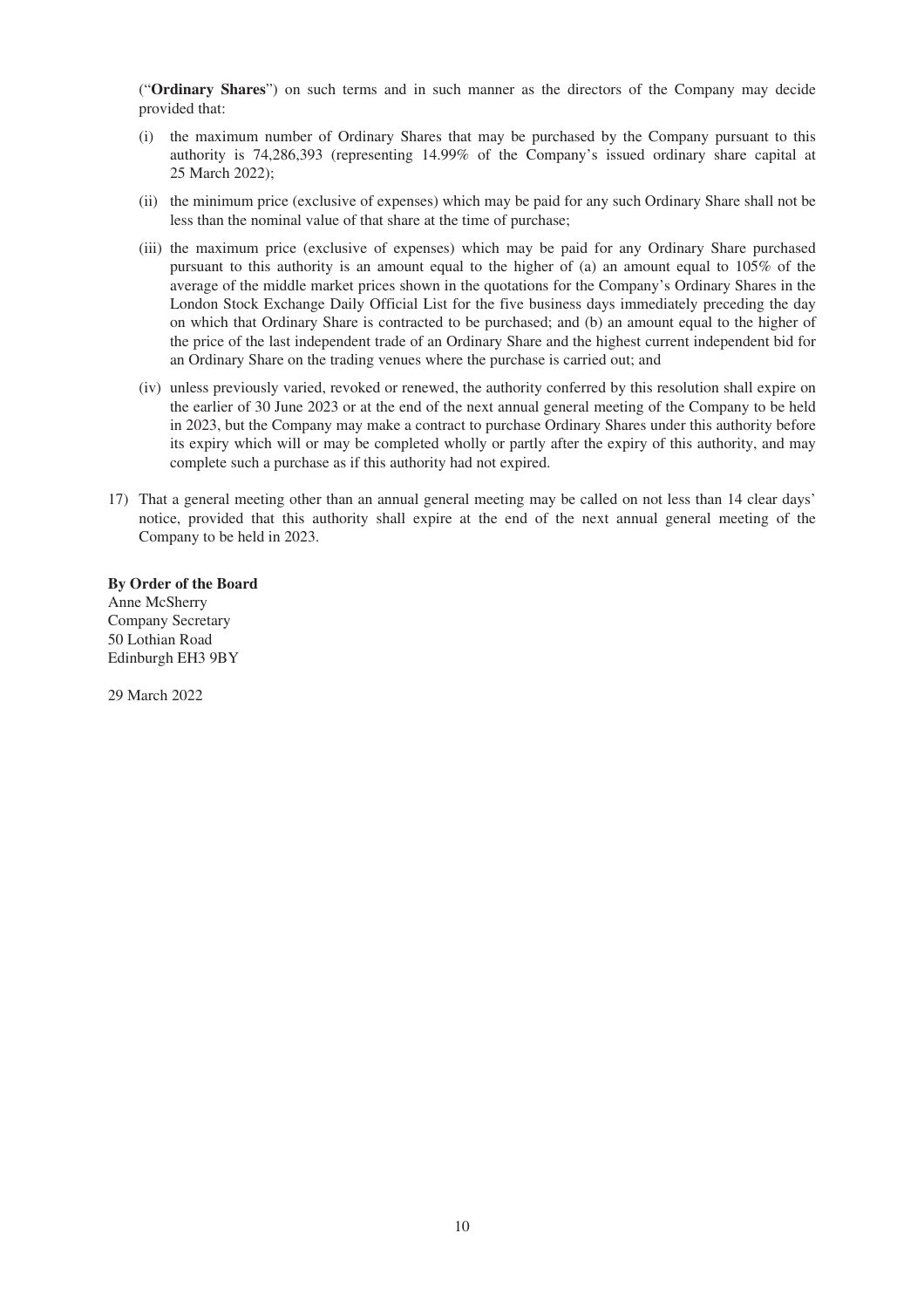### **Shareholder Notes:**

- 1. A member of the Company entitled to attend and vote at the Meeting is entitled to appoint a proxy or proxies to attend, speak and vote instead of him or her. A proxy need not be a member of the Company, but must attend the Meeting to represent you. A form of proxy accompanies this Notice of Annual General Meeting and must be lodged with the Company at the office of its registrars, Equiniti Limited, Aspect House, Spencer Road, Lancing, West Sussex BN99 6DA (the "**Registrars**") or received via the Sharevote service (see Note 2 below) or lodged using the CREST proxy voting service (see Note 3 below) not less than 48 hours before the time appointed for the Meeting or any adjournment(s) thereof (excluding any part of any day that is not a working day). You can only appoint a proxy using the procedures set out in these notes and the notes to the form of proxy. If you wish to change or revoke your proxy appointment, please contact the Registrars on 0371 384 2660 (for calls from within the United Kingdom) and +44 (0) 121 415 7047 (for calls from outside the United Kingdom) between 8.30 a.m. and 5.30 p.m. (BST) on any Business Day. Calls to +44 121 415 7047 from outside the United Kingdom are charged at applicable international rates.
- 2. Members may register their proxy appointments or voting directions electronically via the www.sharevote.co.uk website, where full details of the procedure are given. Members will need the Voting ID, Task ID and Shareholder Reference Number set out on the form of proxy which accompanies this Notice of Annual General Meeting. Members are advised to read the terms and conditions of use carefully. Electronic communication facilities are available to all Shareholders and those who use them will not be disadvantaged. The Company will not accept any communication that is found to contain a computer virus.
- 3. CREST members who wish to appoint a proxy or proxies through the CREST electronic proxy appointment service may do so for the Annual General Meeting to be held on 11 May 2022 and any adjournment(s) thereof by using the procedures described in the CREST Manual. CREST personal members or other CREST sponsored members, and those CREST members who have appointed a voting service provider(s), should refer to their CREST sponsor or voting service provider(s), who will be able to take the appropriate action on their behalf.

In order for a proxy appointment or instruction made using the CREST service to be valid, the appropriate CREST message (a "**CREST Proxy Instruction**") must be properly authenticated in accordance with Euroclear UK & Ireland Limited's specifications and must contain the information required for such instructions, as described in the CREST Manual. The message, regardless of whether it constitutes the appointment of a proxy or an amendment to the instruction given to a previously appointed proxy must, in order to be valid, be transmitted so as to be received by the Registrars (ID RA19) by no later than 12.00 noon (BST) on Monday, 9 May 2022, or, in the event that the Meeting is adjourned, not less than 48 hours before the time appointed for the adjourned Meeting (excluding any part of any day that is not a working day). No such message received through the CREST network after this time will be accepted. For this purpose, the time of receipt will be taken to be the time (as determined by the timestamp applied to the message by the CREST core processor) from which the issuer's agent is able to retrieve the message by enquiry to CREST in the manner prescribed by CREST. After this time, any change of instructions to proxies appointed through CREST should be communicated to the appointee through other means.

CREST members and, where applicable, their CREST sponsors or voting service provider(s) should note that Euroclear UK & Ireland Limited does not make available special procedures in CREST for any particular messages. Normal system timings and limitations will therefore apply in relation to the input of CREST Proxy Instructions. It is the responsibility of the CREST member concerned to take (or, if the CREST member is a CREST personal member or sponsored member or has appointed a voting service provider(s), to procure that his or her CREST sponsor or voting service provider(s) take(s)) such action as shall be necessary to ensure that a message is transmitted by means of the CREST system by any particular time. In this connection, CREST members and, where applicable, their CREST sponsors or voting service provider(s) are referred, in particular, to those sections of the CREST Manual concerning practical limitations of the CREST system and timings, which can be viewed at www.euroclear.com. The Company may treat as invalid a CREST Proxy Instruction in the circumstances set out in regulation 35(5)(a) of the Uncertificated Securities Regulations 2001.4. You may appoint more than one proxy provided that each proxy is appointed to exercise rights attached to different Ordinary Shares. You may not appoint more than one proxy to exercise rights attached to any one Ordinary Share. To appoint more than one proxy, please contact the Registrars on 0371 384 2660 (for calls from within the United Kingdom) and +44 (0) 121 415 7047 (for calls from outside the United Kingdom) between 8.30 a.m. and 5.30 p.m. (BST) on any Business Day. Please note that calls to these numbers may be monitored and recorded. Calls to +44 121 415 7047 from outside the United Kingdom are charged at applicable international rates.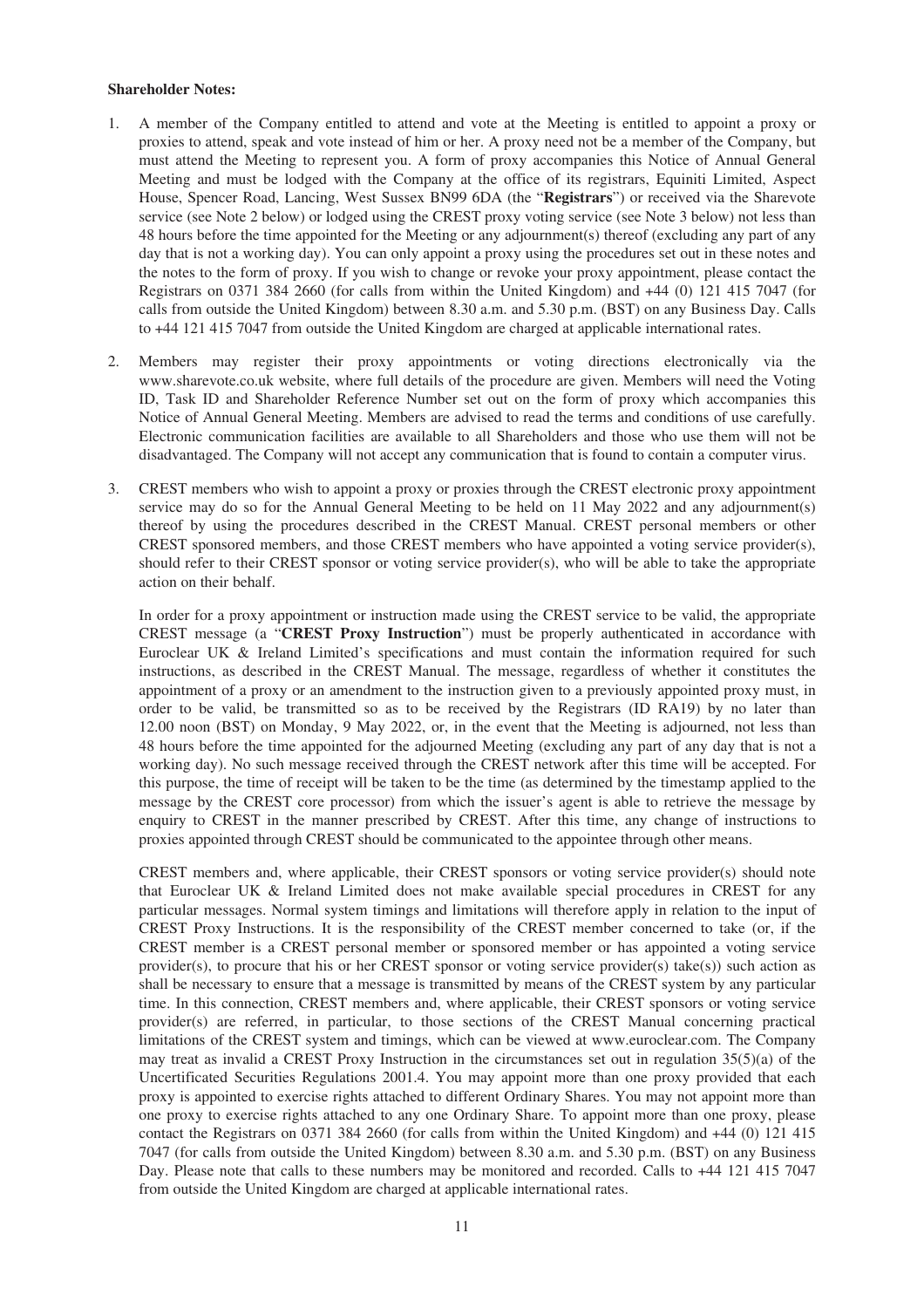- 5. The right to appoint a proxy does not apply to persons whose shares are held on their behalf by another person and who have been nominated to receive communications from the Company in accordance with section 146 of the Companies Act 2006 ("**Nominated Persons**"). Nominated Persons may have a right under an agreement with the registered shareholder who holds the shares on their behalf to be appointed (or to have someone else appointed) as a proxy. Alternatively, if Nominated Persons do not have such a right, or do not wish to exercise it, they may have a right under such an agreement to give instructions to the person holding the shares as to the exercise of voting rights.
- 6. Any corporation which is a Shareholder can appoint one or more corporate representative(s) who may exercise on its behalf all of its powers as a shareholder provided that they do not do so in relation to the same Ordinary Shares.
- 7. To be entitled to attend and vote at the Meeting (and for the purpose of the determination by the Company of the votes they may cast), Shareholders must be registered in the register of members of the Company at 6.30pm (BST) on Monday, 9 May 2022 (or, in the event of any adjournment, on the date which is two days (excluding any part of a day that is not a working day) before the time of the adjourned meeting). Changes to the register of members after the relevant deadline shall be disregarded in determining the rights of any person to attend and vote at the meeting.
- 8. As at 5.00pm on 25 March 2022 (being the latest practicable time before printing this Notice of Annual General Meeting), the Company's issued share capital comprised 495,573,006 ordinary shares of 21/13 pence each. Each such ordinary share carries the right to one vote at a general meeting of the Company. Therefore, the total number of voting rights in the Company as at 5.00pm on 25 March 2022 was 495,573,006. It is proposed that all votes on the Resolutions at the AGM will be taken by way of a poll rather than on a show of hands. The Company considers that a poll is more representative of Shareholders' voting intentions because votes are counted according to the number of shares held and all votes tendered are taken into account. The results of the voting will be announced through a Regulatory Information Service and will be published on our website www.capricornenergy.com as soon as reasonably practicable thereafter.
- 9. In accordance with section 311A of the Companies Act 2006, the contents of this Notice of Annual General Meeting, details of the total number of shares in respect of which members are entitled to exercise voting rights at the Meeting and, if applicable, any members' statements, members' resolutions or members' matters of business received by the Company after the date of this Notice of Annual General Meeting will be available on the Company's website at www.capricornenergy.com.
- 10. Pursuant to section 319A of the Companies Act 2006, the Company must cause to be answered at the Meeting any question relating to the business being dealt with at the Meeting which is put by a member attending the Meeting, except in certain circumstances, including if it is undesirable in the interests of the Company or the good order of the Meeting that the question be answered or if to do so would involve the disclosure of confidential information.
- 11. Under section 527 of the Companies Act 2006, Shareholders meeting the threshold requirements set out in that section have the right to require the Company to publish on a website a statement setting out any matter relating to: (i) the audit of the Company's accounts (including the auditor's report and the conduct of the audit) that are to be laid before the Meeting; or (ii) any circumstance connected with an auditor of the Company ceasing to hold office since the previous meeting at which annual accounts and reports were laid in accordance with section 437 of the Companies Act 2006. The Company may not require the Shareholders requesting any such website publication to pay its expenses in complying with sections 527 or 528 of the Companies Act 2006. Where the Company is required to place a statement on a website under section 527 of the Companies Act 2006, it must forward the statement to the Company's auditor not later than the time when it makes the statement available on the website. The business which may be dealt with at the Meeting includes any statement that the Company has been required under section 527 of the Companies Act 2006 to publish on a website.
- 12. Copies of the following documents may be inspected at the registered office of the Company during normal business hours, Monday to Friday (public holidays excepted) up to and including the day of the Annual General Meeting:
	- the current Articles of Association of the Company; and
	- copies of the Executive Directors' service contracts and Non-Executive Directors' letters of appointment.